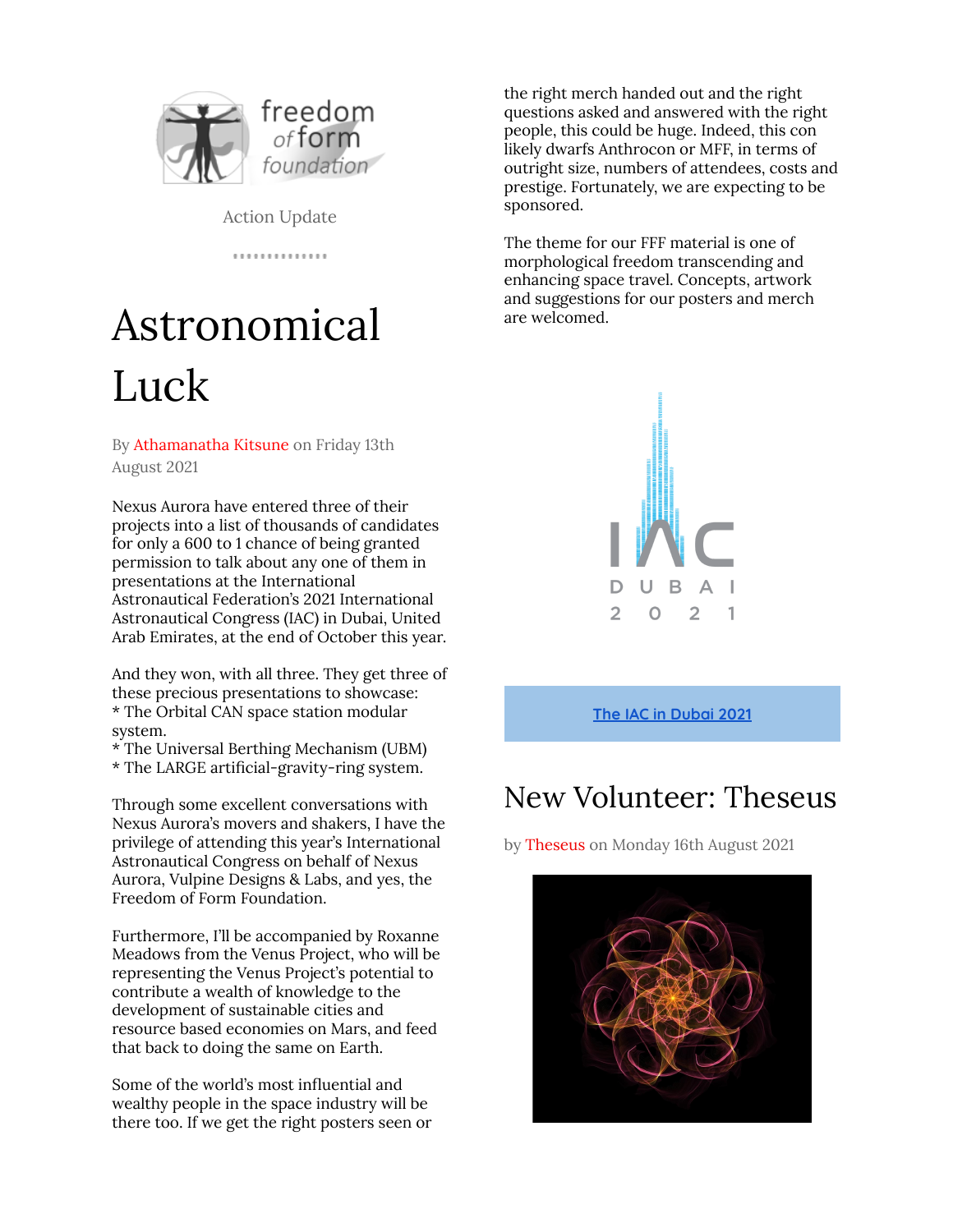Hello, my name online is Theseus. I chose it based on the Greek parable of the Ship of Theseus, which I feel suits our transhuman aims, and because Theseus was the 'unifier of Athens', which works, I believe, in the context of technological singularities and the like.

I am a neuroscience and computer science undergraduate who is interested in expanding human morphology to be more robust and modular, and exploring brain computer interfaces. I think there is a great importance in unifying intelligent and mindful people across various mediums, including cognition. It is important to me, and to the future of the human race, that humans be elevated beyond their current limitations, and given the opportunity to understand greater things than themselves.

Studying ways to transform the integument excites me for the potential feedback it can put into medical advancements for the human body. Although I am constantly preaching about priorities, I must admit that many great leaps in various scientific fields have come indirectly from other fields; so although my priority is expanding the current human morphology rather adding to it the traits of other species, certain discoveries may be made about human morphology on the way to expanded morphological freedom.

### Allegations Against Aubrey de Gray

#### by Athamanatha Kitsune on Monday 16th August 2021

Alas; an erstwhile interviewee of our Zennith when he was wearing his Futurist Foundation hat, Aubrey de Gray of SENS Foundation, is facing allegations of sexual misconduct. We will not prematurely judge him, as we do not know what has transpired or whether the allegations are true. Innocent until proven guilty still matters. However, while this is an

ongoing concern, we recommend that the interview with Aubrey de Gray is not promoted or shared around. This is to prevent a strong association with him being formed alongside negative rumours and causing us to be in any way associated with them.

Now makes an excellent time instead to promote our interviews that we performed in-house, such as with Professor Hugh Herr in our 10th podcast episode, Master Tailer, Devin Proctor and Anders Sandberg. As soon as we have clearance to proceed from BioViva, we will also be able to add Liz Parrish to our list of interviews worth watching.

**Our [Youtube](https://www.youtube.com/c/FreedomofFormFoundation/videos) channel**

## Coming soon: "Morphological Freedom" Originator Max More

by Tiltwolf on Thursday 12th August 2021



*Image CC-BY-SA null0, Wikipedia*